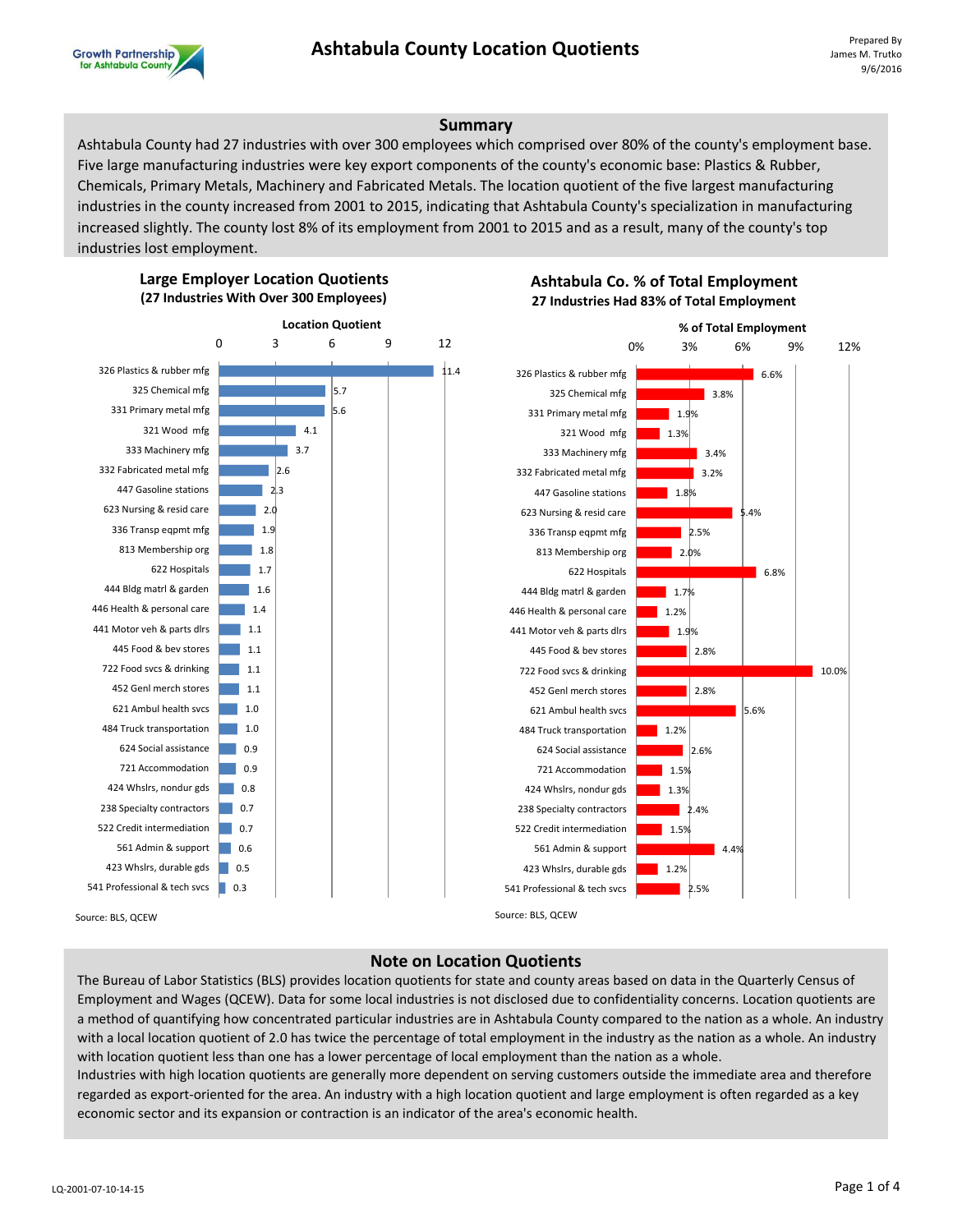

The location quotient of the four largest industries in the county increased from 2001 to 2015, indicating that Ashtabula County's specialization increased slightly. Despite the increase in location quotient, four of the top five industries lost employment, however. Location quotients and employment in health and social service industries industries increased.

## **2001-15 % Change in Location Quotients (Ranked By Employment) Location Quotients of Many Large Manufacturing Companies Increased**

 $-12%$ 

-4% -10%

-1%

-26%

0%

15% 8% 16%

12%

9%

6%

51% 64%

49%

42%

42%

52%

50% 55%

54%

36%

16%

37%

-57% -60% -30% 0% 30% 60% 90% Total, all industries 722 Food svcs & drinking 622 Hospitals 326 Plastics & rubber mfg 621 Ambul health svcs 623 Nursing & resid care 561 Admin & support 325 Chemical mfg 333 Machinery mfg 332 Fabricated metal mfg 445 Food & bev stores 452 Genl merch stores 624 Social assistance 336 Transp eqpmt mfg 541 Prof & tech svcs 238 Specialty contractors 813 Membership org 441 Motor veh & parts dlrs 331 Primary metal mfg 447 Gasoline stations 444 Bldg matrl & garden 721 Accommodation 522 Credit intermediation 424 Whslrs, nondur gds 321 Wood mfg 423 Whslrs, durable gds 446 Health & personal care 484 Truck transp

Source: BLS, QCEW. An increase in location quotient indicates an increase in local specialization in an industry, relative to the nation.

-15% -6%





Source: BLS, QCEW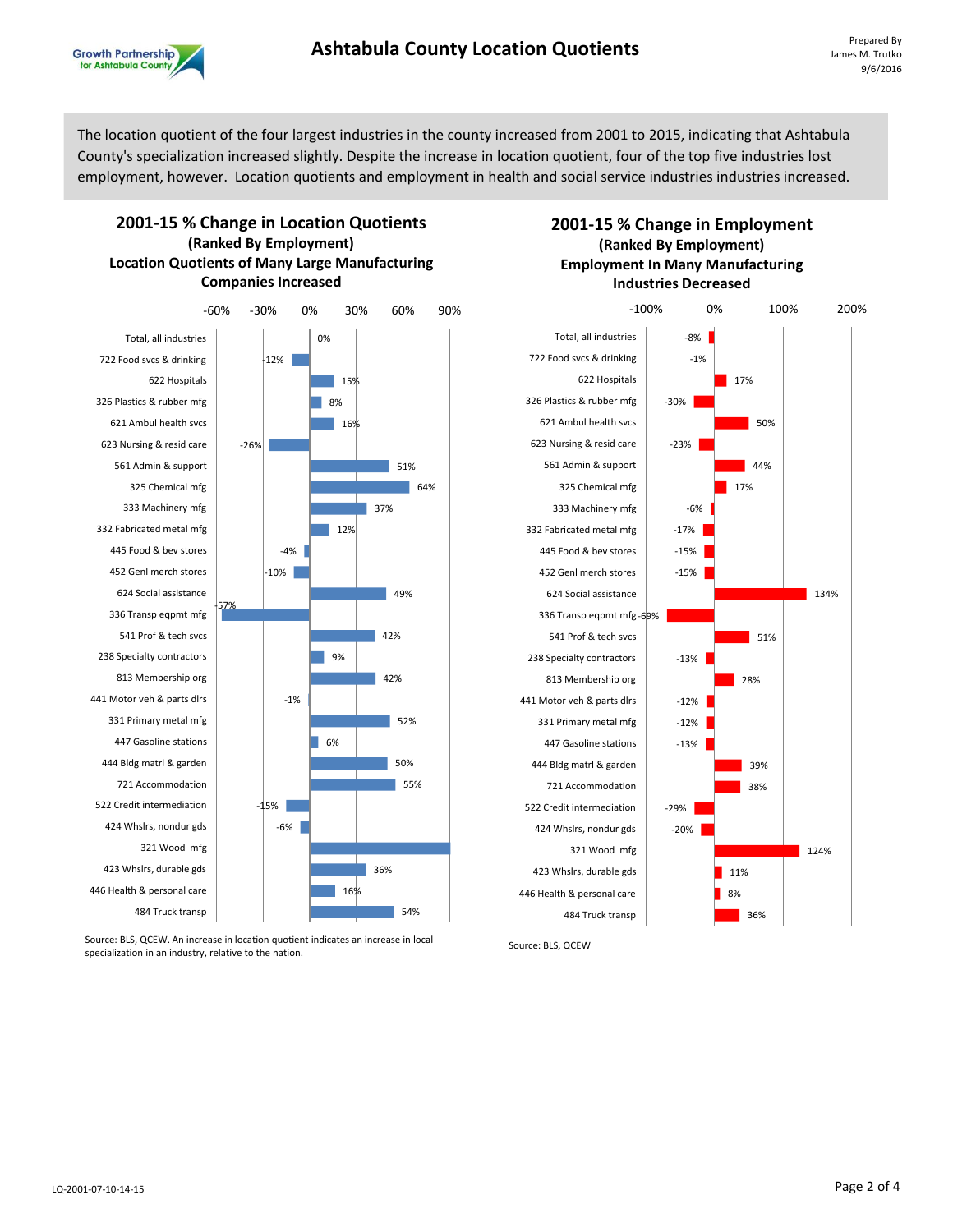

| (industries with 300 or iviore Employees)                                                                                    |               |               |               |               |              |
|------------------------------------------------------------------------------------------------------------------------------|---------------|---------------|---------------|---------------|--------------|
|                                                                                                                              | 2015          | 2015          | 2015          | 2001-15 %Chg  | 2001-15 %Chg |
| <b>Industry</b>                                                                                                              | Ashtabula Co. | Ashtabula Co. | Ashtabula Co. | Ashtab Co. LQ | Ashtab Co.   |
|                                                                                                                              | <b>Empl</b>   | % of Tot Empl | LQ            |               | <b>Empl</b>  |
| Total, all industries                                                                                                        | 25,809        | 100.00%       | 1.00          | 0%            | $-8%$        |
| 722 Food svcs & drinking                                                                                                     | 2,569         | 9.95%         | 1.07          | $-12%$        | $-1%$        |
| 622 Hospitals                                                                                                                | 1,745         | 6.76%         | 1.66          | 15%           | 17%          |
| 326 Plastics & rubber mfg                                                                                                    | 1,705         | 6.61%         | 11.40         | 8%            | $-30%$       |
| 621 Ambul health svcs                                                                                                        | 1,451         | 5.62%         | 0.97          | 16%           | 50%          |
| 623 Nursing & resid care                                                                                                     | 1,396         | 5.41%         | 1.95          | $-26%$        | $-23%$       |
| 561 Admin & support                                                                                                          | 1,137         | 4.41%         | 0.62          | 51%           | 44%          |
| 325 Chemical mfg                                                                                                             | 992           | 3.84%         | 5.65          | 64%           | 17%          |
| 333 Machinery mfg                                                                                                            | 884           | 3.43%         | 3.65          | 37%           | $-6%$        |
| 332 Fabricated metal mfg                                                                                                     | 837           | 3.24%         | 2.63          | 12%           | $-17%$       |
| 445 Food & bev stores                                                                                                        | 733           | 2.84%         | 1.10          | $-4%$         | $-15%$       |
| 452 Genl merch stores                                                                                                        | 733           | 2.84%         | 1.06          | $-10%$        | $-15%$       |
| 624 Social assistance                                                                                                        | 679           | 2.63%         | 0.91          | 49%           | 134%         |
| 336 Transp eqpmt mfg                                                                                                         | 650           | 2.52%         | 1.85          | $-57%$        | $-69%$       |
| 541 Prof & tech svcs                                                                                                         | 638           | 2.47%         | 0.34          | 42%           | 51%          |
| 238 Specialty contractors                                                                                                    | 627           | 2.43%         | 0.71          | 9%            | $-13%$       |
| 813 Membership org                                                                                                           | 517           | 2.00%         | 1.75          | 42%           | 28%          |
| 441 Motor veh & parts dlrs                                                                                                   | 478           | 1.85%         | 1.13          | $-1%$         | $-12%$       |
| 331 Primary metal mfg                                                                                                        | 477           | 1.85%         | 5.61          | 52%           | $-12%$       |
| 447 Gasoline stations                                                                                                        | 452           | 1.75%         | 2.30          | 6%            | $-13%$       |
| 444 Bldg matrl & garden                                                                                                      | 432           | 1.67%         | 1.59          | 50%           | 39%          |
| 721 Accommodation                                                                                                            | 377           | 1.46%         | 0.90          | 55%           | 38%          |
| 522 Credit intermediation                                                                                                    | 374           | 1.45%         | 0.67          | $-15%$        | $-29%$       |
| 424 Whslrs, nondur gds                                                                                                       | 347           | 1.34%         | 0.78          | $-6%$         | $-20%$       |
| 321 Wood mfg                                                                                                                 | 338           | 1.31%         | 4.09          | 297%          | 124%         |
| 423 Whslrs, durable gds                                                                                                      | 316           | 1.22%         | 0.49          | 36%           | 11%          |
| 446 Health & personal care                                                                                                   | 304           | 1.18%         | 1.36          | 16%           | 8%           |
| 484 Truck transp                                                                                                             | 304           | 1.18%         | 0.97          | 54%           | 36%          |
| Source: BLS, QCEW. 2014 employment for 327, 335, 336 is estimated. 2001 employment for 213, 312, 523, 541, 551 is estimated. |               |               |               |               |              |
|                                                                                                                              |               |               |               |               |              |

#### **Ashtabula County Location Quotients and Employment (Industries with 300 or More Employees)**

Note: Location Quotient: Percentage of local industry employment divided by the percentage of industry employment in the base area. A location quotient of greater than 1 indicates a higher share of employment locally compared to the base area, while a location quotient of less than 1 indicates a smaller share of local employment.